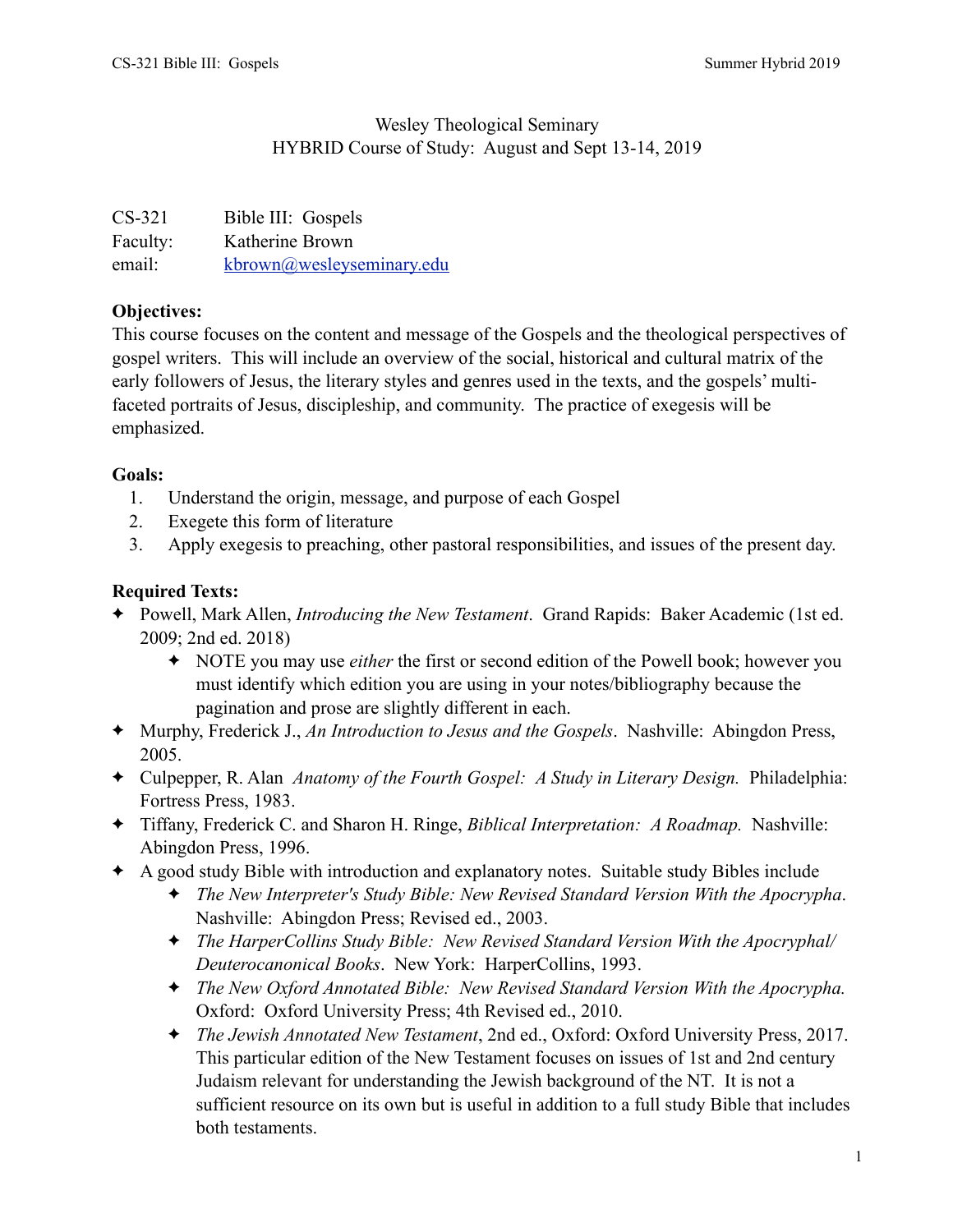**Supplemental Texts:** Although not required for this class, you should consider having available in your (personal or church) library

- ✦ Individual gospel commentaries such as Sharon H. Ringe, *Luke*, Westminster John Knox Press, 1995; Leander Keck, *New Interpreters Bible Commentary: Vol 8: NT Articles, Matthew, Mark*, Abingdon Press, 1995; Leander Keck, *New Interpreters Bible Commentary: Vol 9, Luke-John*, Abingdon Press, 1996
- ✦ A good one-volume Bible dictionary (e.g. *Eerdmans Dictionary of the Bible*, 2003, or *HarperCollins Bible Dictionary*, revised and updated, 2011)
- ✦ A good one-volume Bible commentary, particularly considering one which highlights different voices in biblical studies.
	- ✦ Platte, Daniel. *The Global Bible Commentary*. Nashville: Abingdon Press, 2005.
	- ✦ Blount, Brian K. And Cain Hope Felder. *True To Our Native Land: An African American New Testament Commentary*. Minneapolis: Fortress Press, 2007.
	- ✦ Newsom, Carol, Sharon H. Ringe and Jacqueline E. Lapsley. *Women's Bible Commentary,* 3rd Ed. Lewisville, KY: Westminster John Knox Press, 2012.
	- ✦ *Oxford Bible Commentary*. Oxford University Press, 2001.
	- ✦ *Eerdmans Commentary on the Bible*. Eerdmans, 2003.
	- ✦ *HarperCollins Bible Commentary*, rev. ed., 2000.

# **Assignments:**

Assessment will be evenly divided between the online and in-person portions of the course.

**Fifty percent** of your final course grade will be based on the online portion including:

- (1) 15% based on your written response (3-4 pages) to assignment 1.1a-c (see questions below);
- (2) 15% based on your discussion board posts responding to questions 1.2-1.3
- (3) 5% based on your response to others' discussion board posts to questions 1.2-1.3;
- (4) 15% based on your written response to question 1.4.

 Items (1) and (4) above will be submitted via assignment windows on Blackboard. Items (2) and (3) above will be submitted on threaded discussion windows on Blackboard.

**Fifty percent** of your final course grade will be based on the traditional (in-person) portion: including 40% based on an approximately 10-page paper responding to assignments 2.1-4 (see assignments below); 10% on in-class work and participation.

Grades will be reduced a step (i.e. from B to B-) for assignments posted after due date and time. Grades will be reduced a full letter (i.e. from B to C) for assignments handed in more than 72 hours (3 days) late. Assignments will *not* be accepted after the last date of class.

Format: Papers submitted via assignment window (i.e. not posted on a discussion board) should be double-spaced, Times New Roman 12-point font, with one-inch margins on all sides. Both the traditional-styled papers and discussion board postings must be supported with citation. The citation for both may be informal so long as the information provided is sufficient to identify the reference (for example: Powell, 2nd ed., p. 100).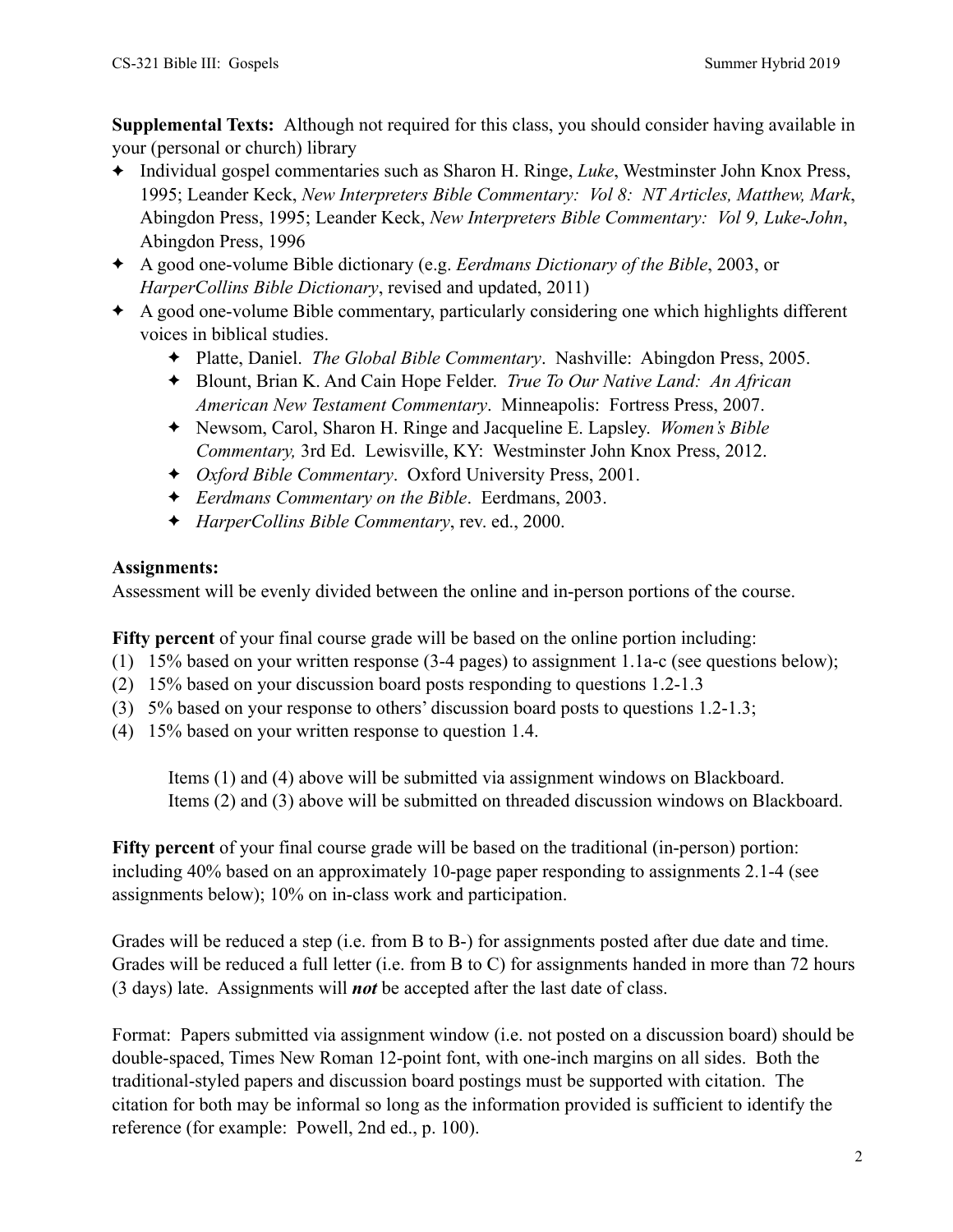Grading: Papers and discussion board posts will be graded based on

- $\blacklozenge$  whether the question(s) are fully answered,
- ✦ whether the student engaged with the assigned readings, demonstrating understanding and critical thinking, and
- $\blacklozenge$  whether the written work has few, if any, errors of spelling, grammar or punctuation.

Please note that work which fulfills these expectations will be given a "B" range grade. The "A" grade is awarded only for work that is excellent.

#### **Plagiarism:**

Plagiarism is regarded as a serious offense and will result in substantial penalties, including the possibility of academic dismissal. The faculty regard the following as forms of plagiarism or dishonesty:

- ✦ copying from another student's paper
- ✦ giving or receiving unauthorized assistance to or from another person
- $\bigstar$  using unauthorized material during an examination<br>  $\bigstar$  borrowing and presenting as one's own (i.e. without
- ✦ borrowing and presenting as one's own (i.e. without proper attribution) the composition or ideas of another; this includes direct quotation and/or paraphrasing of others' words/ideas

Assignments in this class do not require you to do additional research but to engage with the readings assigned. You may choose but are not required to consult other resources (commentaries, dictionaries) such as those you may be familiar with from prior COS courses. Whether you are drawing on the assigned readings or on other resources, you must properly cite your sources. I do not require any particular format - parenthetical citations or footnotes are equally acceptable. For readings which have been assigned for this class, include author/page number(s) (i.e. "Powell, 91"). For Bible citations, provide book/chapter:verse (i.e. "Mark 1:1"). For purposes of this class, introductions, footnotes or other scholarly information from your study Bible may be cited simply giving the study Bible abbreviation and the note verse number (i.e. "*NISB* Mark Introduction," "*NISB* Mark 1:1-13 note," or "*NISB* Mark 1:1 note"; this example is given to make plain the importance of giving the note number; these are two different notes in the *NISB*). For any additional resources you choose to use, you must include author/title/publisher/publication date/ page number(s).

Please refer to your Wesley COS Student Handbook (on-line) for more information about Wesley's academic policies or contact the Course of Study office (202-885-8688).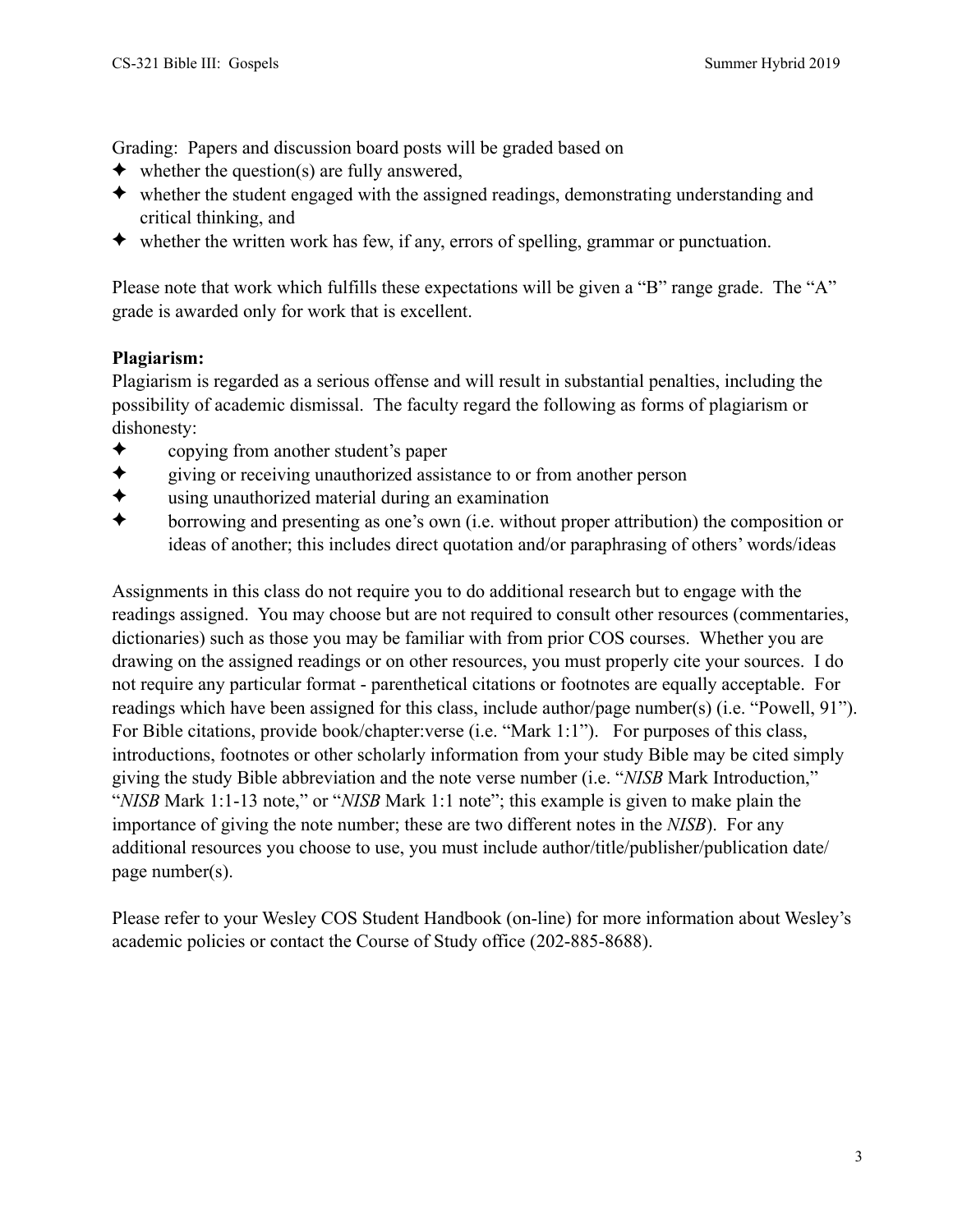### **Course Outline and Due Dates:**

- ✦ August online: "What is a gospel'?"; the New Testament world; the gospels of Mark, Matthew.
	- ✦ Essay Response #1.1 due on Bb midnight Friday August 9, 2019
	- ✦ Discussion Board Posting #1.2 due on Bb midnight Friday August 16, 2019
		- ✦ Response to Posting #1.2 due on Bb midnight Wednesday August 21, 2019
	- ✦ Discussion Board Posting #1.3 due on Bb midnight Friday August 23, 2019
		- ✦ Response to Posting #1.3 due on Bb midnight Wednesday August 28, 2019.
	- ✦ Essay Response #1.4 due on Bb midnight Friday August 30, 2019.
- $\blacklozenge$  Sept 13-14, 2019 : Exegetical process; rhetorical and narrative analysis; the gospels of Luke and John.
	- ✦ Essay Response #2.1-4 due on Bb noon Friday September 13, 2019.

*Guidance based on feedback from students during prior COS classes: When writing your essays, please be attentive to the wording of the questions and answer what is asked, engage with the assigned readings by specific reference to them (appropriately cited), and demonstrate understanding of the material by putting it into your own words. You may find it helpful to read the questions first and use them to guide your reading of the assigned texts so that you can notice relevant sections or phrases which you will then reference when writing your responses.* 

*If you have any questions about the syllabus or assignments, please feel free to email me.*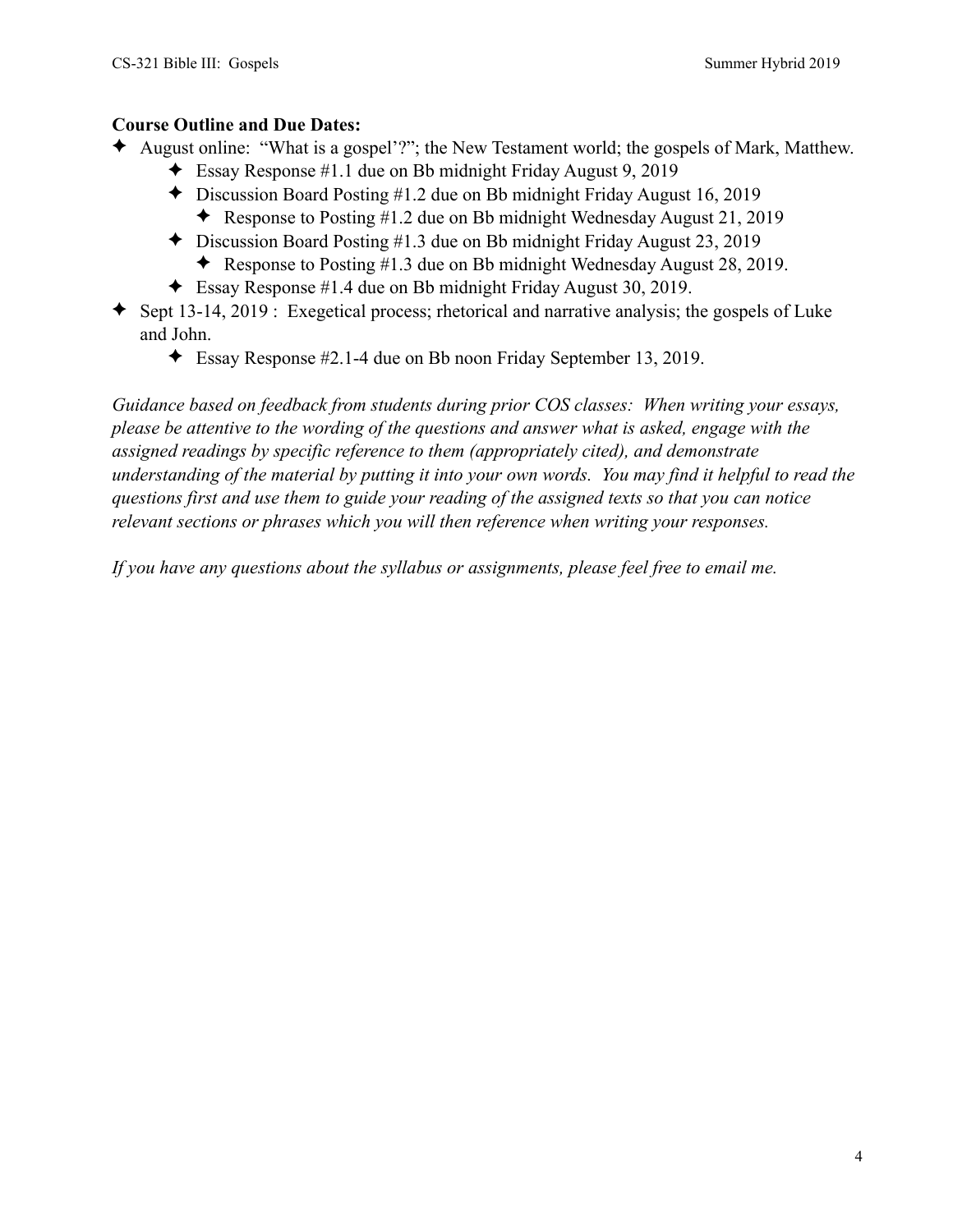## **Hybrid Assignments**

## **Essay Response [Module A]: Due on Bb by midnight Friday Aug. 9, 2019.**

## **1.1 Background: Gospel contexts; What is a gospel; Gospel variety. [3 parts]**

- Read Powell, *Introducing the New Testament*, preface and ch. 1-4 ("NT World," "NT Writings," "Jesus," "Gospels"); Murphy, *Introduction to Jesus and the Gospels*, ch. 1-2 ("Critical Study of the Gospels;" "Reconstructing Ancient Worlds").
- Watch *MODULE A* on Blackboard.
- Answer questions 1.1(a)-(c) below and post your essay on the Assignment 1.1 Window on Bb. The assignment should be submitted as a single document (.doc or .pdf) with each question separately numbered, as below. The document name should include your name, CS321, and Assignment No 1 (i.e. Brown CS321 No1); your name should also appear in the document itself.

**1.1 (a)** Describe the first century background of the New Testament, including the religious, political, geographic, and cultural contexts. What are the main differences you see between the world of the first century and the world of today? How does understanding the world of the first century help you understand the gospel writings? How does understanding the world of the first century help you interpret the gospel writings for the world of today? *(1.5 pages; 10 points).*

**1.1 (b)** What is a "gospel"? How does the term "gospel" relate to the New Testament writings specifically titled "Gospel"? How is the term "gospel" broader than the specific writings titled "Gospels"? How do these insights about the development, use and meanings of the term "gospel" affect the way you preach or teach from the New Testament Gospels? *(1 page; 10 points).*

**1.1 (c)** The four gospels vary in their presentations of the Jesus' life, death and resurrection as they interpret the meaning of that experience for the life of Jesus' followers. Is having different interpretations of Jesus in the New Testament a good thing? Why or why not? *(1 page; 10 points).*

#### **Discussion Board Postings [Modules B/Mark and C/Matthew]**

# **1.2 The Gospel of Mark**

- **-** Read the Gospel of Mark as a whole story (it can be read in one sitting in about 1 1/2 hours). Pay attention to how it works as a story, that is how the events unfold, how the characters are depicted, etc. Read Powell, ch. 6 ("Mark"); Murphy, ch. 3 ("Mark").
- **-** Watch *Module B/Mark* on Blackboard.
- **-** On the Module B/Mark Discussion Board [on Bb]; start a new discussion thread and post your answer (300-400 words) to the following: How are the disciples portrayed in the Gospel of Mark? How does Jesus treat them? Do their characters develop (change? mature?) as the story unfolds? If yes, then how? How does Mark portray the disciples at the end of the gospel? [Your answer should focus on the "original ending" of Mark, i.e. Mark 16:1-8, although you may add reference to the shorter and longer endings if you wish.].
	- **-** Your discussion thread must be posted by **midnight Friday Aug. 16, 2019.**
- **-** On the *Module B/Mark* Discussion Board [on Bb]; post your response (100 words each) to two other classmates' answers to the above questions. Your response to classmates' threads must be posted by **midnight Wednesday Aug. 21, 2019.**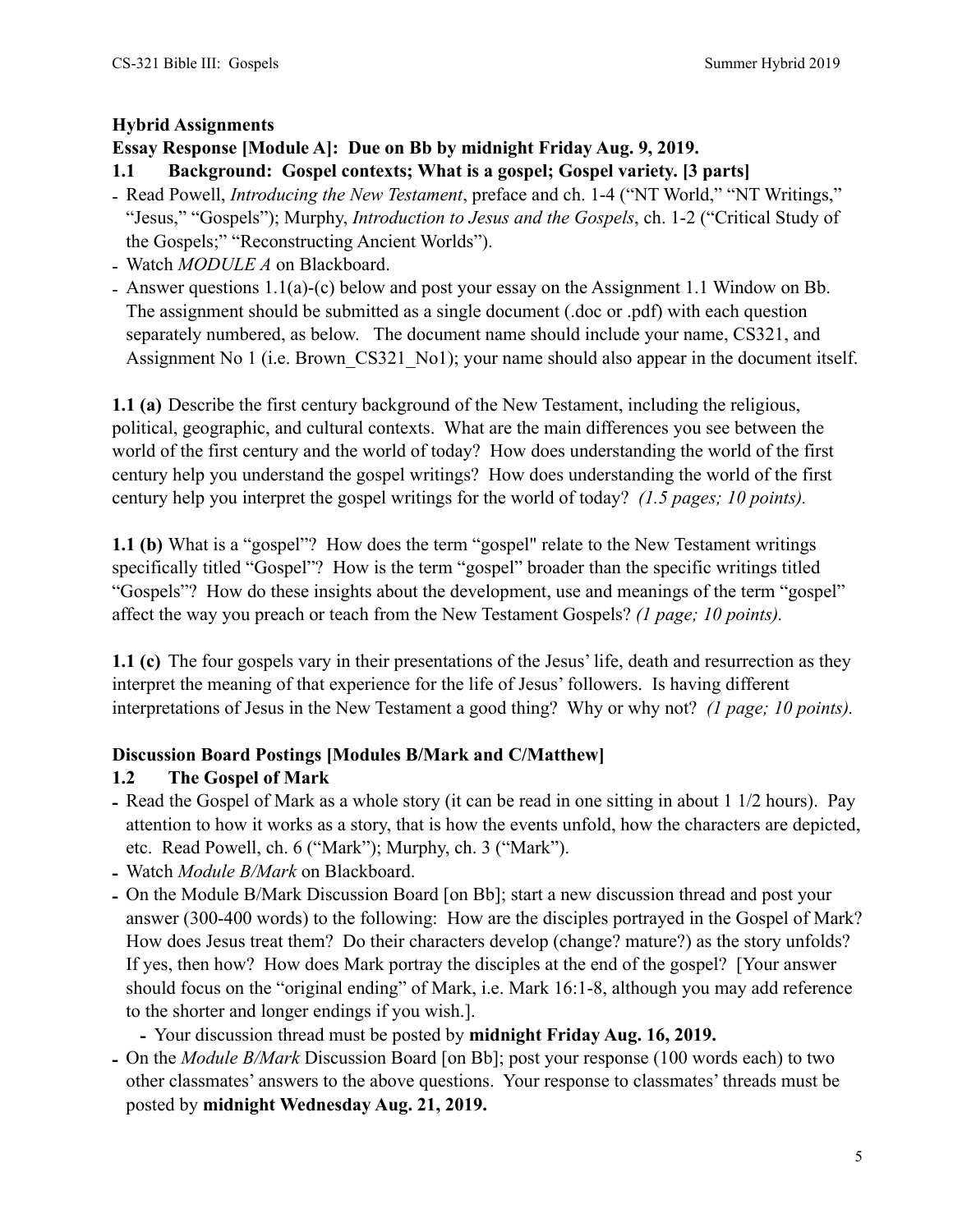# **1.3 The Gospel of Matthew**

- **-** Read the Gospel of Matthew as a whole story (it can be read in one sitting in about 2 1/2 hours). Pay attention to how it works as a story, that is how the events unfold, how the characters are depicted, etc. Read Powell, ch. 5 ("Matthew"); Murphy, ch. 4 ("Matthew").
- **-** Watch *Module C/Matthew* on Blackboard.
- **-** On the *Module C/Matthew* Discussion Board [on Bb]; start a new discussion thread and post your answer (300-400 words) to the following: What are some of the chief characteristics of the "Kingdom of Heaven" in the Gospel of Matthew? Compare and contrast the Kingdom of Heaven with the Roman Empire in which Jesus' disciples (and the gospel writers) were living.
	- **-** Your discussion thread must be posted by **midnight Friday Aug. 23, 2019.**
- **-** On the *Module C/Matthew* Discussion Board [on Bb] post your response (100 words each) to two other classmates' answers to the above questions. Your response to classmates' threads must be posted by **midnight Wednesday Aug. 28, 2019.**

# **1.4. Essay Response [due on Bb by midnight Friday, Aug. 30.**

- Answer questions 1.4(a)-(b) below and post your essay on the Assignment 1.4 Window on Bb. The assignment should be submitted as a single document (.doc or .pdf) with each question separately numbered, as below. The document name should include your name, CS321, and Assignment No 1 (i.e. Brown CS321 No1); your name should also appear in the document itself.

# **1.4 Comparing Gospel Passages [2-part question]**

Choose **ONE** of the following pairs of passages found in both Matthew and Mark:

- $\triangleleft$  Matt 3:7-17//Mark 1:9-11 Baptism of Jesus
- $\blacklozenge$  Matt 8:1-4//Mark 1:40-45 Healing of a Leper
- ✦ Matt 12:1-8//Mark 2:23-28 Plucking Heads of Grain on the Sabbath
- ✦ Matt 12:9-14//Mark 3:1-6 Healing a Man with a Withered Hand

**1.4 (a)** Compare and contrast the passages, noting similarities and differences in the particular text itself (i.e. the particular words used, the order of events told, what words/events are included or omitted) *and* in the passages' locations in each gospel (i.e. what precedes each passage, what follows it, etc). How does each version reflect the perspective and message of the gospel in which it is located? If you were preaching or teaching Mark's version of the story, what would you stress? If you were preaching or teaching Matthew's version of the story, what would you stress? *(2.5 pages; 25 points).*

**1.4 (b)** Based on your analysis (1.6 (a)), write a **brief** homily on **either** the Mark or the Matthew version of the story. *(2 pages; 15 points).*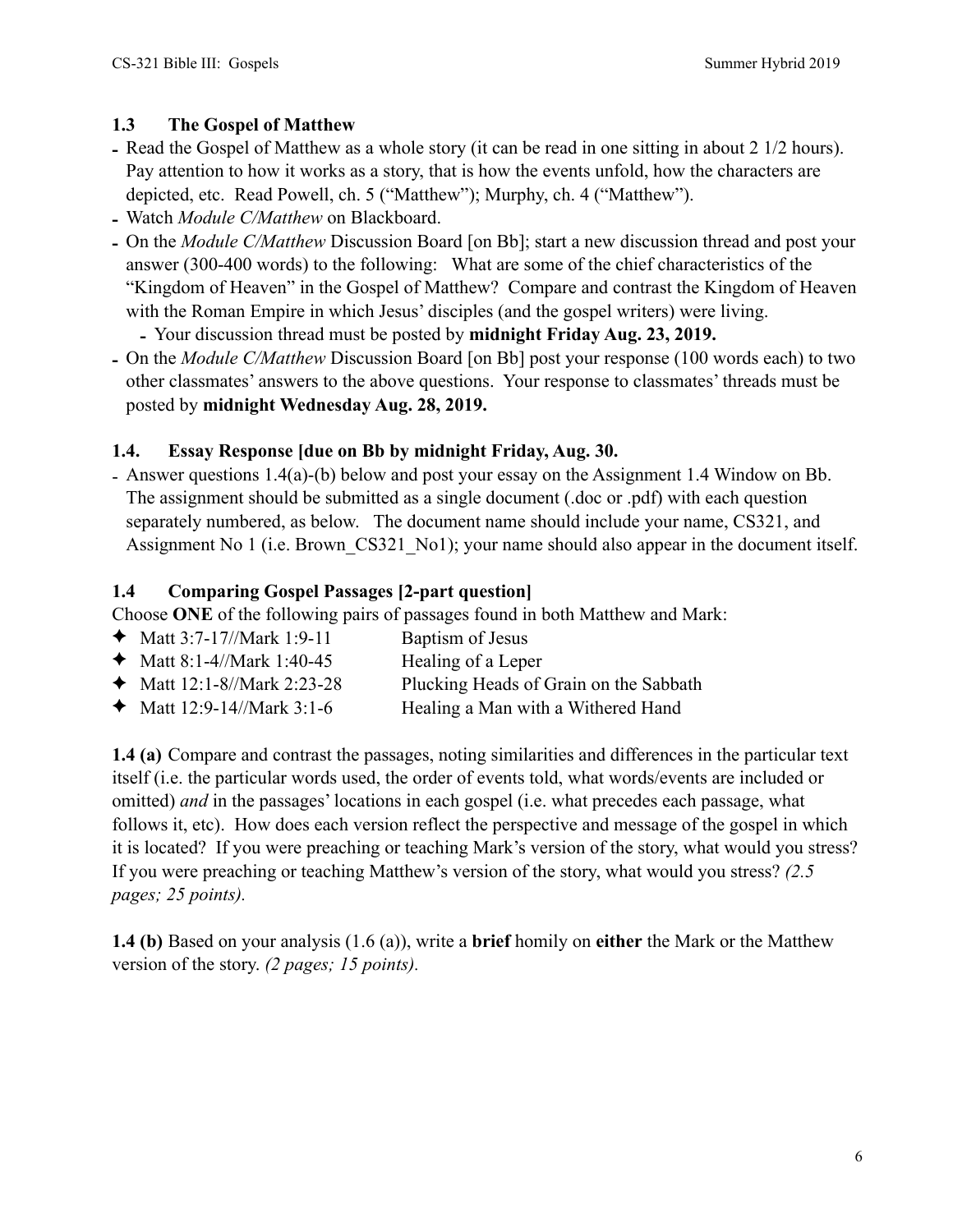**Assignment #2**: To be posted on Blackboard by **noon on Friday, Sept. 13, 2019**. The assignment should be submitted as a single document. The document name should include your name, CS321, and Assignment No 2 (i.e. Brown\_CS321\_No2). Each question should be separately numbered, as below, and answered in the number of pages listed.

# **2.1 Exegetical Process and Analysis**

Read Tiffany and Ringe, *Biblical Interpretation*, ch. 1-5; Culpepper, *Anatomy of the Fourth Gospel*, ch. 1-3 (focus on chapter 2, "Narrator and Point of View").

Summarize the Tiffany/Ringe chapters 2 ("Encountering the Biblical Text"), 3 ("A Close Reading of the Biblical Text") and 4 ("Reading Contextually"). *(1.5 pages, about 1/2 page per chapter; 10 points).*

# **2.2 Luke**

Read the Gospel of Luke as a whole story (it can be read in one sitting in about 2 1/2 hours). Pay attention to how it works as a story, that is how the events unfold, how the characters are depicted, etc. Read Powell, ch. 7 ("Luke"); Murphy, ch. 5 ("The Gospel of Luke…"; skip the pages that are about Acts).

Choose **ONE** of the following passages in Luke:

- ◆ Luke 2:8-20,
- ← Luke  $6:20-26$ .
- ← Luke  $15:1-10$ ,
- ✦ Luke 17:11-19, **or**
- ← Luke  $22:24-30$ .

Write a short exegetical paper on your chosen passage. The paper should consider the following questions:

- ✦ Form and context: What kind of text is this (parable, etc.)? (You may find a review of Powell ch. 4 helpful). In what part of Luke's gospel does this passage occur? What comes right before and after this particular passage? How does this framing affect the interpretation of the passage? What do we need to know about first century context in order to understand the passage?
- $\triangleleft$  Theme(s): What theme(s) important to Luke is present in this passage? What is Luke telling us about God, Jesus, the Spirit and/or discipleship in this passage?

The exegetical portion of your answer should be about 2 pages; in another half-page explain what you would stress in preaching or teaching this text in your context. *(2.5-3 pg.s; 25 points).*